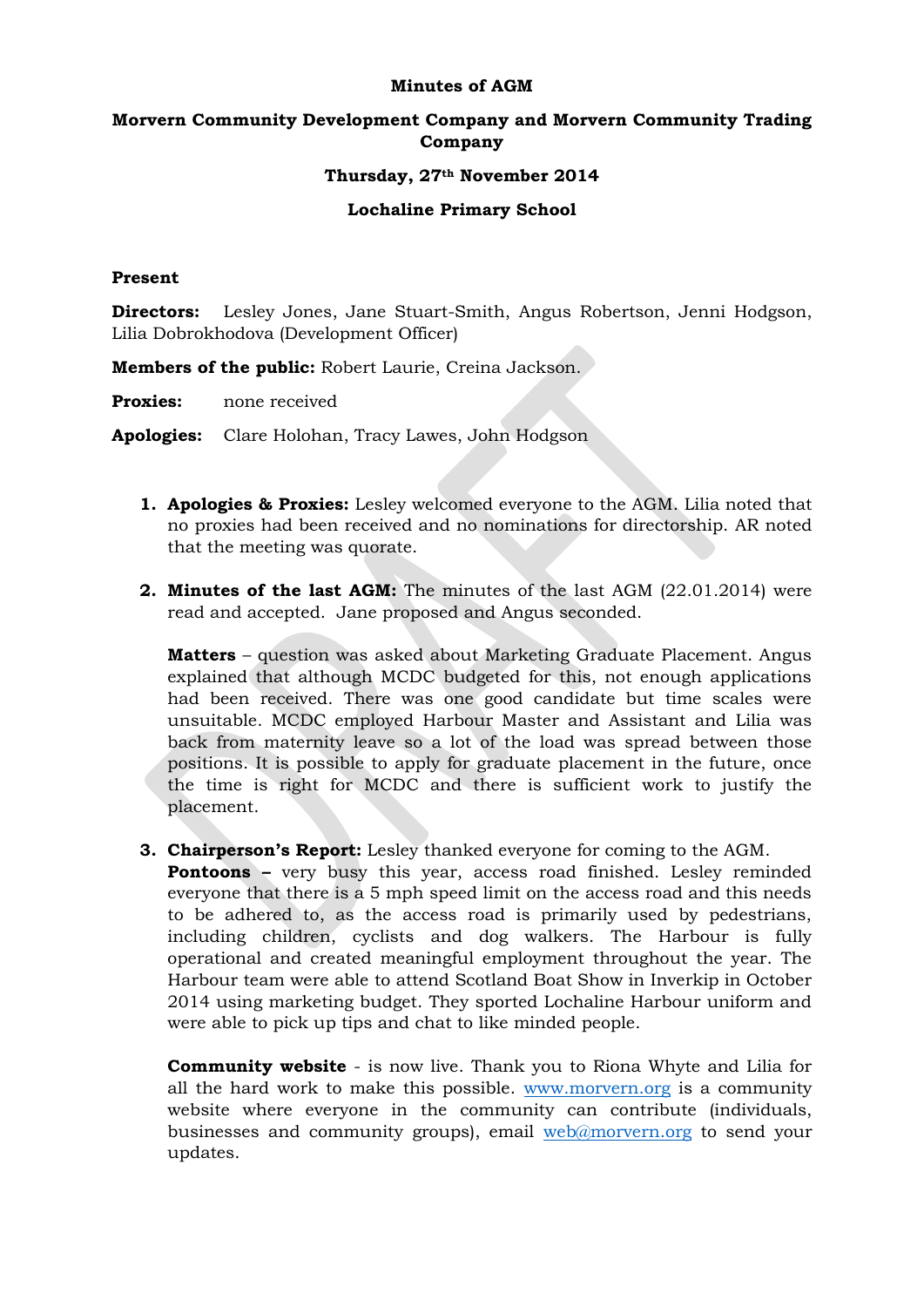**Renewables** – a lot had been done on this project with expert advise from Angus Robertson. Thank you. Lilia has put together a good clear information pack and it had been sent out to every household in Morvern. MCDC held a public meeting in October to answer any queries members of the public might have, the meeting was well attended and valuable feedback was received. The next stage for this project is community ballot that should arrive in the post on 5th December 2014. We urge to community to respond to this ballot in order to allow MCDC to proceed onto the next stage – lodging NFLS application.

**Scout Hut** – is on hold as the community still do not have a clear view of the long term plan for the site. A member of the public expressed a concern that it is taking too long to make a decision on the Scout Hut site. Jane explained that the development needs to be sustainable. There is an interest in heritage. The same member of the public asked if businesses had been asked if they would rent spaces? Yes, local businesses had been asked but were not prepared to pay rents etc.

**DTAS Conference** – Lesley attended in September and gave a presentation on work that MCDC had done. Morvern is definitely on the map due to the amount of work that had been done in such a small community.

**Board training** – Directors undergone board training about their roles and responsibilities.

Lesley encouraged all members of MCDC to get involved in the company. There are over a 100 members and each one of them should be involved as the company belongs to them.

### **4. Treasurer's Report & Presentation of Accounts**

Angus presented the **accounts of MCDC** to the meeting. The accounts are in a new format as MCDC is a registered charity, regulated by OSCR. The accounts give information on Directors and Office Bearers, Directors' Report, Independent Auditors report. The accounts are quite difficult to understand but they are easier that previous cashflow accounts.

Income – £202K Expenditure - £133K Nett income - £68K Nett movement - £68K

Added to last year, the company is worth £642K

The balance sheet explains where the  $£642K$  is - Land (Hazelwood, fuel, Scout Hut, allotments) and Tangible assets (pontoons).

Accounts are being presented to the AGM after having been approved by Directors.

#### **MCTC management accounts:**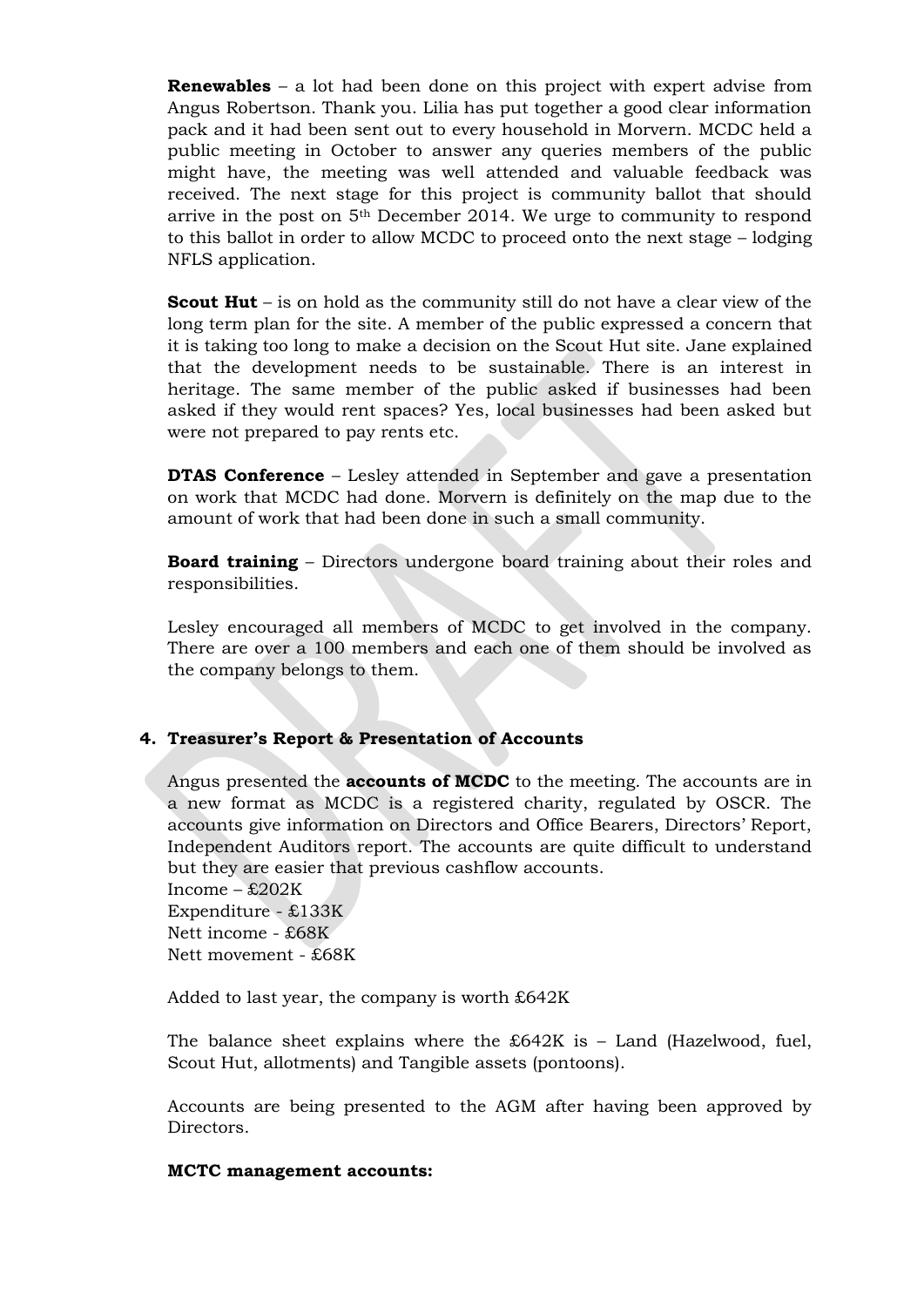Extracted from accounting package Quickbooks, these are profit and loss accounts to 31.03.2014 and to date.

The income figures are to be proud of, due to hard working staff, we are on target for growth and expanding, great feedback re team at Lochaline Harbour.

Profit: £28K last year Profit: £26K this year

MCTC had made a charitable donation to MCDC of £28,569.00

With time property costs are likely to go up.

MCDC and MCTC accounts are available at the Post Office and on [www.morvern.org](http://www.morvern.org/)

- **5. Appointment of Auditors:** Currently using R.A.Clement Associates. Angus proposed to stay with them, Jane seconded.
- **6. Retirement & Appointment of Directors:** Angus Robertson, Lesley Jones and Jane Stuart – Smith are to stand down, a third every year. Lesley and Jane can stand for re – election. Angus cannot stand for re – election this time in accordance with the Constitution.

Jenni Hodgson had been co – opted on the Board as second representative from MCC. Jane proposed Lesley seconded to elect Jenni on the Board.

Jane and Lesley stood for re – election.

Jane – proposed by Jenni, seconded by Angus Lesley – proposed by Jane, seconded by Angus

### **7. Election of Office Bearers –**

It was proposed that Angus stays as Honorary Treasurer of MCDC and a Company Secretary, both as a volunteer, not a Director. Jane proposed Lesley seconded.

Lesley – Chair – Jane proposed, Angus seconded Jane – Vice Chair – Jenni proposed, Angus seconded

**8. Subscription fee:** a discussion took place about this. It was agreed to call the subscription fee a guarantee instead. The guarantee is remain at  $\text{\pounds}1.00$ per life for now but this needs to be thought about further, in order to make membership more meaningful.

#### **9. AOB:**